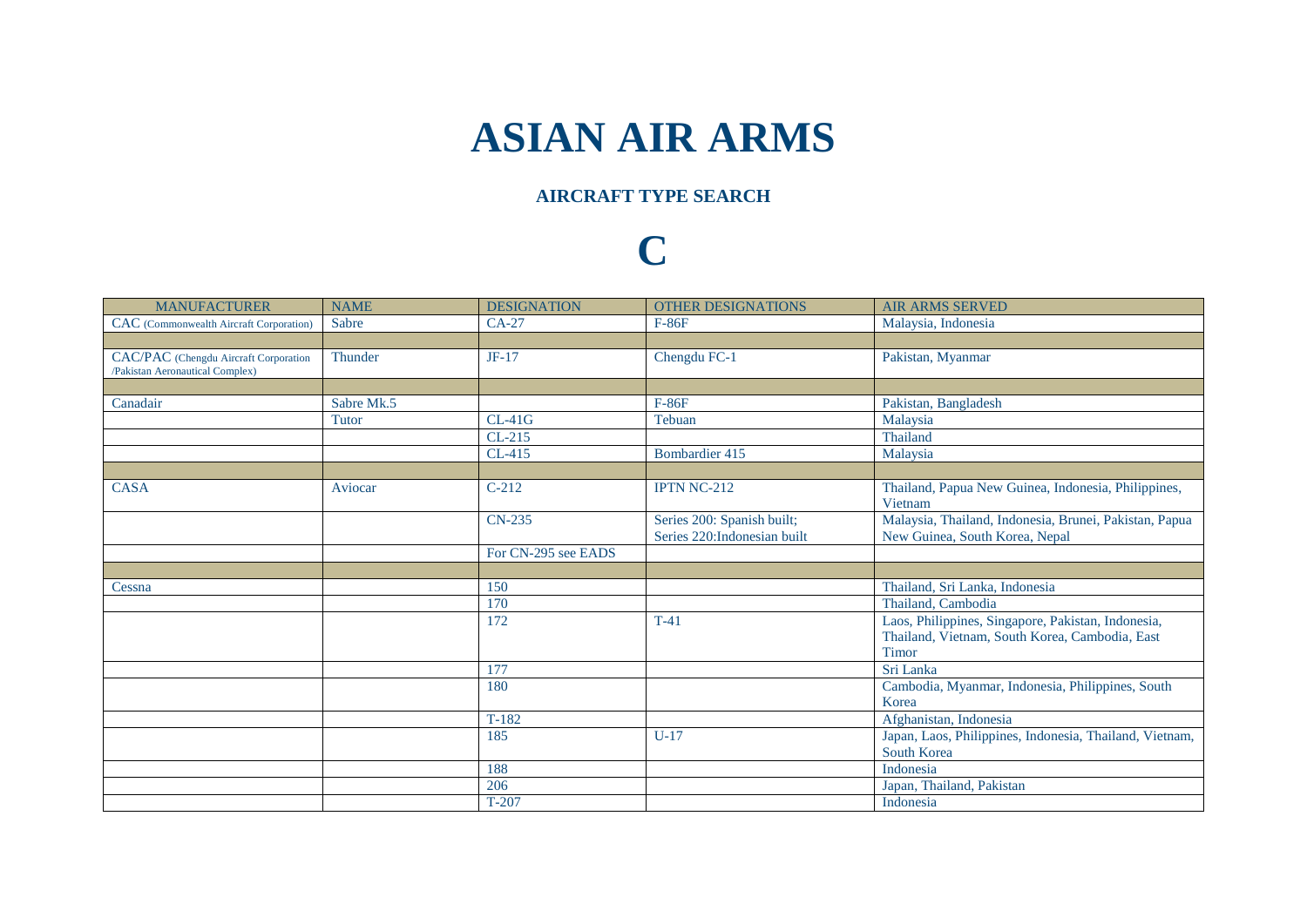|                       |                     | 208    | U-27/Caravan                       | Afghanistan, Thailand, South Korea, Bangladesh,    |
|-----------------------|---------------------|--------|------------------------------------|----------------------------------------------------|
|                       |                     |        |                                    | Pakistan, Philippines                              |
|                       |                     | 210    |                                    | Philippines                                        |
|                       | Tweet               | $T-37$ |                                    | Bangladesh, Cambodia, Pakistan, Thailand, South    |
|                       |                     |        |                                    | Korea, Myanmar, Vietnam                            |
|                       | Dragonfly           | $A-37$ |                                    | South Korea, Thailand, Cambodia, Vietnam           |
|                       | <b>Bird Dog</b>     | $0-1$  | $L-19$                             | Cambodia, Japan, Laos, Philippines, Thailand,      |
|                       |                     |        |                                    | Pakistan, Indonesia, Vietnam, South Korea, Taiwan  |
|                       |                     | 310    |                                    | Philippines, Indonesia, Malaysia, Thailand         |
|                       | Skymaster           | 337    | O-2 Super Skymaster                | Sri Lanka, Thailand, Vietnam, South Korea,         |
|                       |                     |        |                                    | Bangladesh, Pakistan                               |
|                       |                     | 401    |                                    | Cambodia, Indonesia, Philippines                   |
|                       |                     | 402    |                                    | Malaysia, Indonesia, Philippines                   |
|                       | <b>Titan</b>        | 404    |                                    | <b>Hong Kong</b>                                   |
|                       |                     | 411    |                                    | Thailand                                           |
|                       |                     | 412    |                                    | Pakistan                                           |
|                       |                     | 421    |                                    | Pakistan, Sri Lanka, Cambodia                      |
|                       | <b>Citation I</b>   |        |                                    | <b>South Korea</b>                                 |
|                       | <b>Citation II</b>  |        | <b>Bravo</b>                       | Pakistan, Myanmar, China                           |
|                       | <b>Citation III</b> |        |                                    | China                                              |
|                       | <b>Citation V</b>   |        |                                    | Pakistan                                           |
|                       |                     |        |                                    |                                                    |
| Changhe               |                     | $Z-8$  | See Aerospatiale Super Frelon      | China                                              |
|                       |                     | $Z-10$ | $WZ-10$                            | China, Pakistan                                    |
|                       |                     | $Z-11$ | See Aerospatiale AS.350B Ecureuil- | China                                              |
|                       |                     |        | Squirrel                           |                                                    |
|                       |                     | $Z-18$ | <b>Improved Z-8</b>                | China                                              |
|                       |                     |        |                                    |                                                    |
| <b>Changhe Agusta</b> |                     | CA-109 | AW-109                             | China                                              |
|                       |                     |        |                                    |                                                    |
| Chengdu               |                     | $J-5$  | MiG-17, F-5                        | China                                              |
|                       |                     | $JJ-5$ | FT-5 (Two-seat trainer based on    | China, Sri Lanka, Pakistan, Bangladesh, Vietnam,   |
|                       |                     |        | $MiG-17$                           | North Korea                                        |
|                       |                     | $J-7$  | F-7 (MiG-21 variants and           | China, Bangladesh, Myanmar, North Korea, Pakistan, |
|                       |                     |        | improvements)                      | Sri Lanka                                          |
|                       |                     | $J-10$ |                                    | China                                              |
|                       |                     | $J-20$ |                                    | China                                              |
|                       |                     |        |                                    |                                                    |
| Commonwealth          | Wackett             | $CA-6$ |                                    | <b>RNEIAF</b>                                      |
|                       |                     |        |                                    |                                                    |
| Consolidated          | Liberator           | $B-24$ |                                    | China, Taiwan, India, RNEIAF                       |